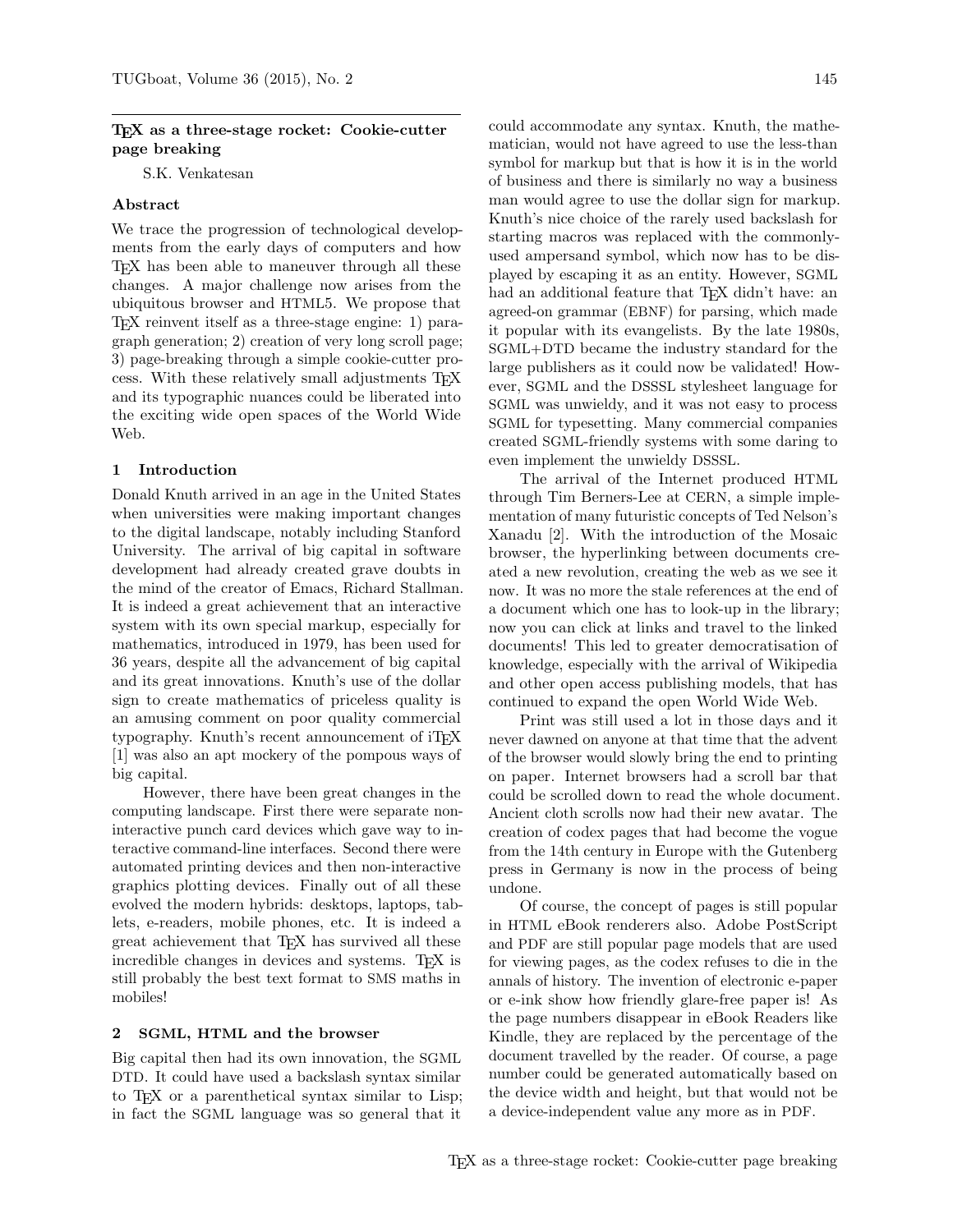# 3 TEX in a very long browser page

IBM Tech Explorer Hypermedia Browser was one of the early attempts at creating a browser for LAT<sub>EX</sub> markup. It was implemented as plugins for both Netscape and Internet Explorer browsers. Although it only implemented limited features of TEX, it was nevertheless quite useful for viewing scientific documents. Back in 1998, Springer-Verlag's Linear Functions and Matrix Theory by author Bill Jacob was one of the first publications that had the privilege of being distributed this way.

Illusions of Java being the platform of the future have faded in recent years, especially after abandonment of the  $\mathcal{N}$  (New Typesetting System). Mainstream development has now shifted to JavaScript with many new implementations of TFX in JavaScript. The JsMath package has been extended by the MathJax team that has now been actively implementing math bits of T<sub>E</sub>X in the browser. KaT<sub>E</sub>X is another excellent implementation of T<sub>E</sub>X math in JavaScript by the Khan academy, which produces popular lectures on all academic topics. The LaTeX-Math. is package tried to implement a complete LAT<sub>EX</sub> document. There is also a complete JavaScript port of pdfTEX (texlive.js) that is now production ready, but it produces PDF on client-side, not web pages!

Boris Veytsman [\[3\]](#page-3-2) tried to create very long PDF pages using TEX. He used output routines to get the desired long scroll page. However, the maximum limit that T<sub>E</sub>X can produce is 5 meters! This is also the limit in the PDF specification, a limit that is not easy to relax in PDF, unless we use special units. Thus it is clear that we have to think beyond PDF and into the world of browsers.

The arbitrarily long fluid web pages have the advantage that they can flow into different sized devices, from small hand-held mobiles to wide Desktop screens. The line-breaking algorithms of the browsers have been investigated by the author and compared with the quality of line-breaking that is generally expected out of the TEX system. In the next section we will consider this aspect in detail.

# 4 Line-breaking: TEX versus browsers

Modern typesetting applications and T<sub>E</sub>X differ in many details of the line-breaking algorithms. The author has been exposed to a wide variety of commercial WYSIWYG typesetting applications, which make some compromise to render pages faster. However, it is quite possible to produce quality line-breaking from these applications by controlling the default settings of these typesetting systems.

In Figs. [1](#page-2-0) and [2](#page-2-1) we show some sample paragraphs produced by  $X\text{H}^2E$ X and the Firefox browser

to show the differences.

As we can see from this output that by making adjustments in CSS, it is possible to obtain output quite close in quality to that produced by TEX or even surpass it in some cases.

#### 5 Footnotes

Users of eBook reader devices have always been uncomfortable with footnotes becoming endnotes, so that they have to scroll back and forth from its citation, making it inconvenient. The IBM Tech Explorer rendered it as a pop-up notes in those days but there have been other solutions such as sidenotes or a pop-balloon.

The author's own solution for this case<sup>1</sup> has been a bottom rule at the end of the paragraph where the citation of footnote appears.

<sup>1</sup> Footnote below a paragraph

#### 6 Floats: figures and tables

In a bottomless scroll page, where do we place floats, i.e., figures and tables? This again has various "magical" solutions, like pop-ups. The author's simple solution in these cases is again to place it after the paragraph in which it is cited. Of course, it is ideal if the writer of the document indicates the exact location for these floats. Figures and tables can remain at whatever size they are intended, but we can restrict the maximum size to the size of the device, and/or we can add a scroll bar if it is too large, as in the case of wide tables.

# 7 Pagination as part of a third stage in a TEX browser

It is appropriate at this juncture to create a T<sub>E</sub>X DVI browser that produces pages as long as there is content without page breaks. The first stage in this process is the module that produces H&J of each paragraph of text. Paragraph creation should be a separate module, as it is much more efficient for an AJAX application to update changes in a paragraph without having to repaint the entire document. Next, we apply the vertical glues, footnotes, floats as mentioned in earlier sections to get the long scroll page.

In a simple streaming-down process it is now possible to automatically decide the page breaks and move the floats one-by-one as we paginate. The floats have already been placed close to their citation in the scroll page, so in a single sweep it is possible to place them as we paginate. Widows and orphans can be controlled by appropriately controlling potentially valid line breaks. We call this simple methodology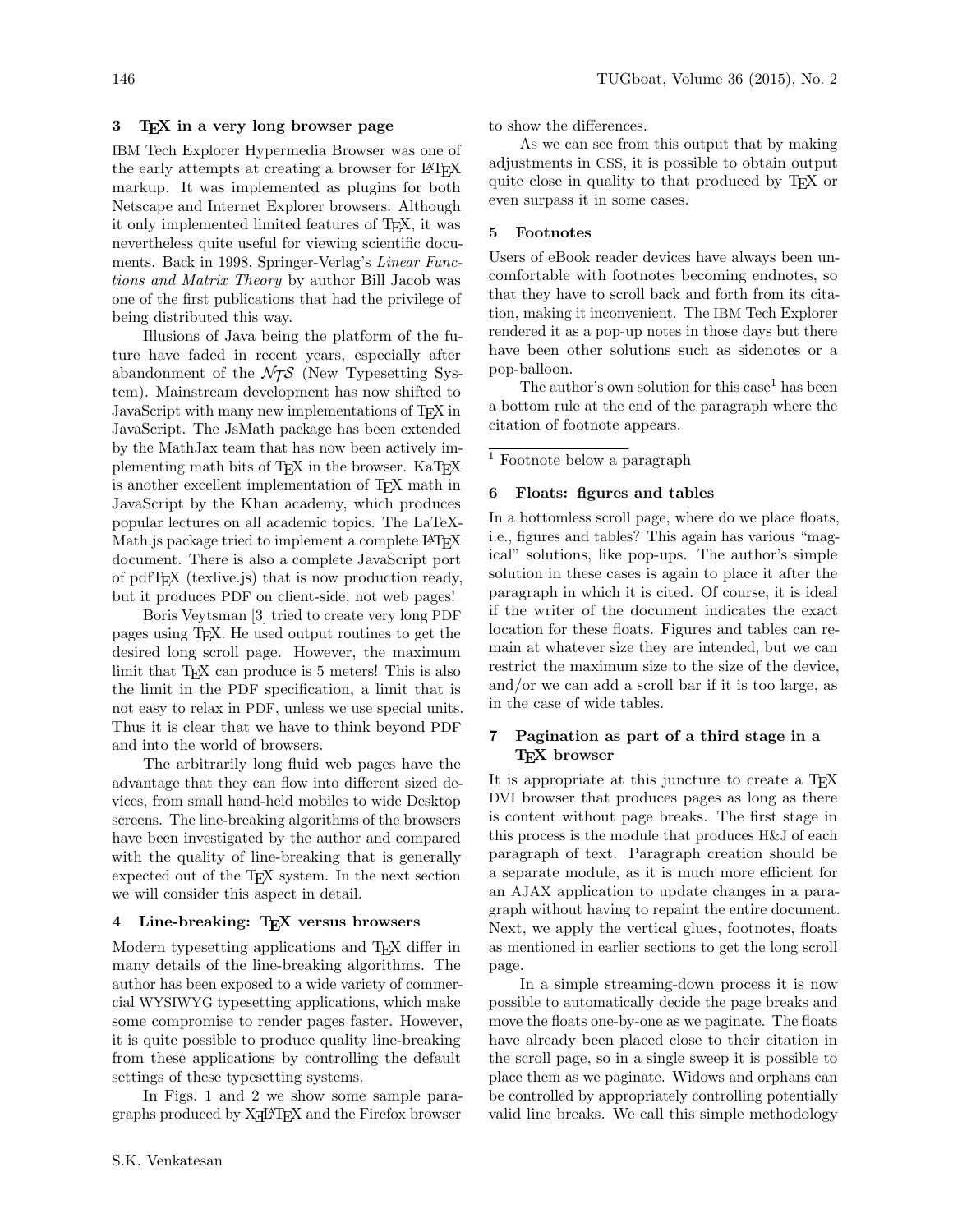<span id="page-2-0"></span>In olden times when wishing still helped one, there lived a king whose daughter were all beautiful; and the youngest was so beautiful that the sun itself, which had seen so much, was astonished whenever it shone in her face. Close by the king's castle lay a great dark forest, and under an old lime-tree in the forest was a well, and when the day was very warm, the king's child went out to the forest and sat down by the fountain; and when she was bored she took a golden ball, and threw it up on high and caught it; and this ball was her favourite plaything.

It must be said that everything that doesn't move is not solid and that everything that moves is not neccessarily liquid. Even solids some times creeps and moves as in earth crust which sits under a molten layer of lava, although at the surface, it all seems like everything is solid and do not move. We have seen continents move, north pole shift to the south and vice versa.

The erudite liguistic scholar Otto Jespersen describes how the English language has been chisseled and perfected over many centuries from its raw form slowly and continuously, although rather imperceptibly. However, there have been also been major landslides and avalanches in English, no doubt triggered by great political events. The Great Vowel Shift in English between 1400-1600 was undoubtedly due to the peasent revolt, the revolt from the last Prince of Wales, Owain Glyndŵr and ramifications of these events and the eventual over throw of monarchy in England by Oliver Cromwell. Overthrow of feudaism in Europe a century later produced quite similar Great Vowel Shift in other European languages also.

In olden times when wishing still helped one, there lived a king whose daughter were all beautiful; and the youngest was so beautiful that the sun itself, which had seen so much, was astonished whenever it shone in her face. Close by the king's castle lay a great dark forest, and under an old lime-tree in the forest was a well, and when the day was very warm, the king's child went out to the forest and sat down by the fountain; and when she was bored she took a golden ball, and threw it up on high and caught it; and this ball was her favourite plaything.

It must be said that everything that doesn't move is not solid and that everything that moves is not neccessarily liquid. Even solids some times creeps and moves as in earth crust which sits under a molten layer of lava, although at the surface, it all seems like everything is solid and do not move. We have seen continents move, north pole shift to the south and vice versa.

The erudite liguistic scholar Otto Jespersen describes how the English language has been chisseled and perfected over many centuries from its raw form slowly and continuously, although rather imperceptibly. However, there have been also been major landslides and avalanches in English, no doubt triggered by great political events. The Great Vowel Shift in English between 1400-1600 was undoubtedly due to the peasent revolt, the revolt from the last Prince of Wales, Owain Glyndŵr and ramifications of these events and the eventual over throw of monarchy in England by Oliver Cromwell. Overthrow of feudaism in Europe a century later produced quite similar Great Vowel Shift in other European languages also.

# Figure 1: Rendering at 290pt text width; X<sub>E</sub>LAT<sub>E</sub>X on left, Firefox on right

<span id="page-2-1"></span>In olden times when wishing still helped one, there lived a king whose daughter were all beautiful; and the youngest was so beautiful that the sun itself, which had seen so much, was astonished whenever it shone in her face. Close by the king's castle lay a great dark forest, and under an old limetree in the forest was a well, and when the day was very warm, the king's child went out to the forest and sat down by the fountain; and when she was bored she took a golden ball, and threw it up on high and caught it; and this ball was her favourite plaything.

It must be said that everything that doesn't move is not solid and that everything that moves is not neccessarily liquid. Even solids some times creeps and moves as in earth crust which sits under a molten layer of lava, although at the surface, it all seems like everything is solid and do not move. We have seen continents move, north pole shift to the south and vice versa.

The erudite liguistic scholar Otto Jespersen describes how the English language has been chisseled and perfected over many centuries from its raw form slowly and continuously, although rather imperceptibly. However, there have been also been major landslides and avalanches in English, no doubt triggered by great political events. The Great Vowel Shift in English between 1400-1600 was undoubtedly due to the peasent revolt, the revolt from the last Prince of Wales, Owain Glyndŵr and ramifications of these events and the eventual over throw of monarchy in England by Oliver Cromwell. Overthrow of feudaism in Europe a century later produced quite similar Great Vowel Shift in other European languages also.

In olden times when wishing still helped one, there lived a king whose daughter were all beautiful; and the youngest was so beautiful that the sun itself, which had seen so much, was astonished whenever it shone in her face. Close by the king's castle lay a great dark forest, and under an old lime-tree in the forest was a well, and when the day was very warm, the king's child went out to the forest and sat down by the fountain; and when she was bored she took a golden ball, and threw it up on high and caught it; and this ball was her favourite plaything.

It must be said that everything that doesn't move is not solid and that everything that moves is not neccessarily liquid. Even solids some times creeps and moves as in earth crust which sits under a molten layer of lava, although at the surface, it all seems like everything is solid and do not move. We have seen continents move, north pole shift to the south and vice versa.

The erudite liguistic scholar Otto Jespersen describes how the English language has been chisseled and perfected over many centuries from its raw form slowly and continuously, although rather imperceptibly. However, there have been also been major landslides and avalanches in English, no doubt triggered by great political events. The Great Vowel Shift in English between 1400-1600 was undoubtedly due to the peasent revolt, the revolt from the last Prince of Wales, Owain Glyndŵr and ramifications of these events and the eventual over throw of monarchy in England by Oliver Cromwell. Overthrow of feudaism in Europe a century later produced quite similar Great Vowel Shift in other European languages also.

Figure 2: Rendering at 280pt text-width;  $X \rightarrow E X$  on left, Firefox on right.